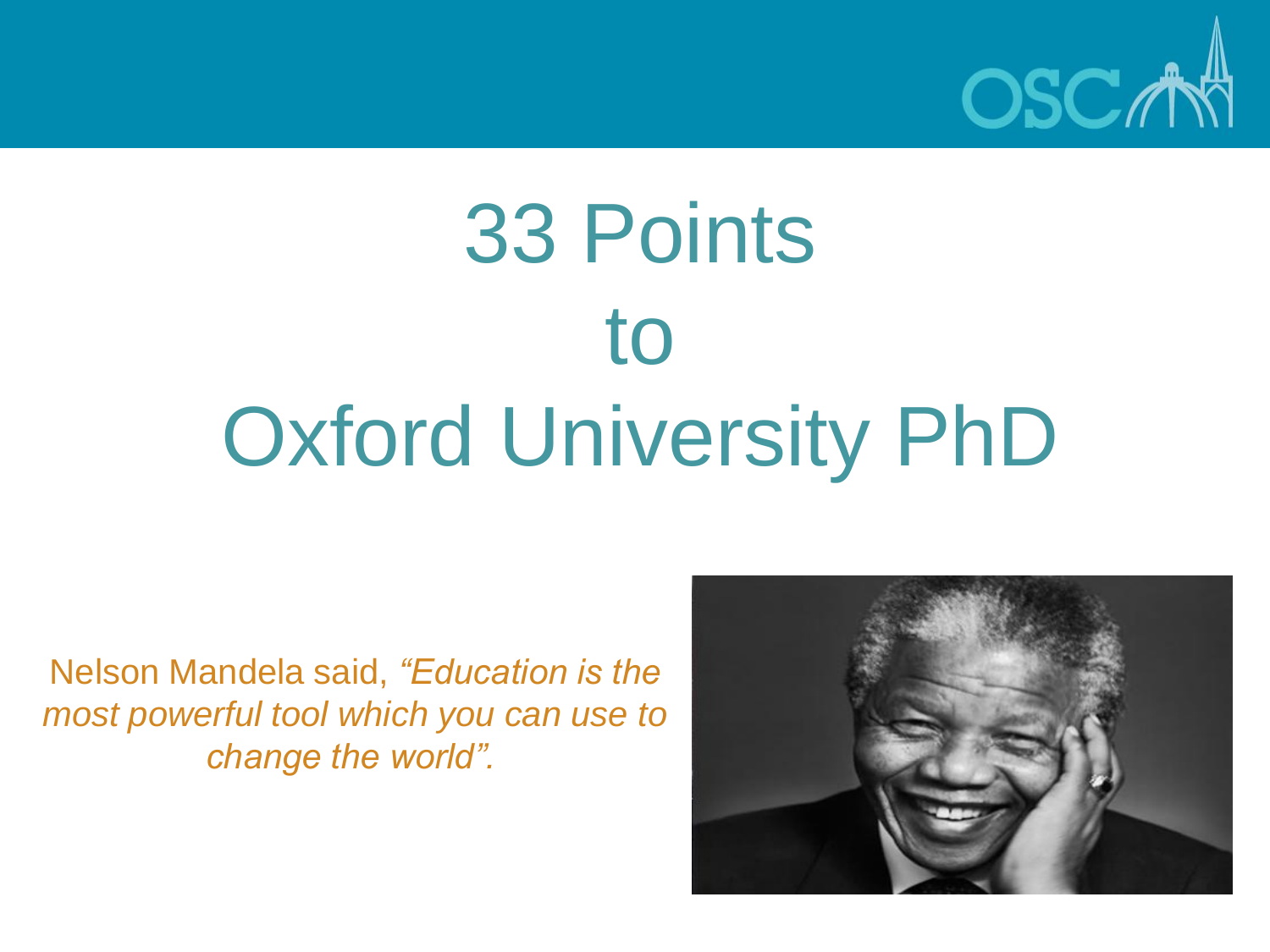

#### Step 1: An introduction to me and the IB Diploma

#### Step 2: A look at research on IB graduates at **University**

#### Step 3: Channelling the IB to reach my goals

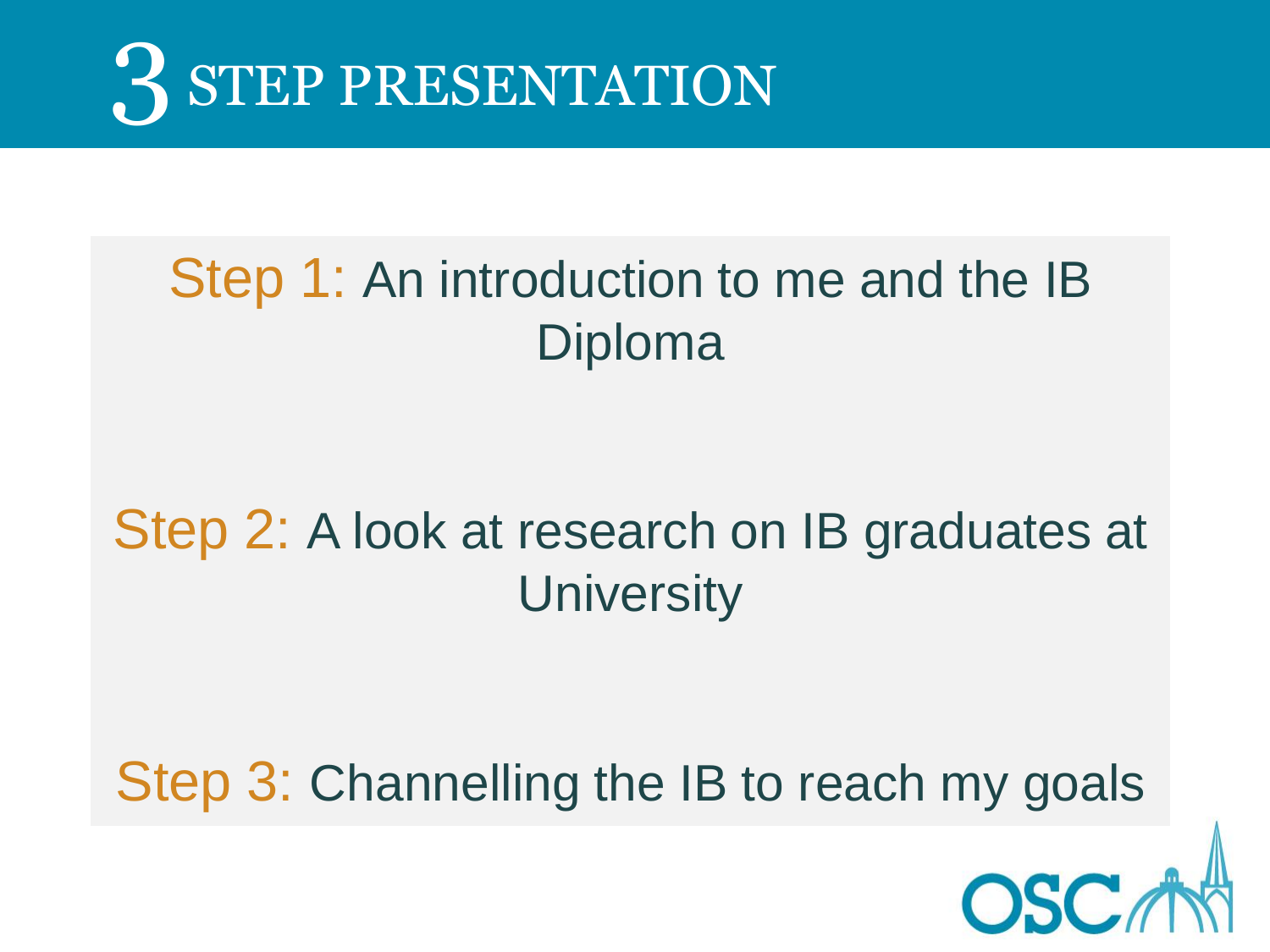

What do I want you to get out of this presentation?

- Some ideas for supporting your students beyond the IB Diploma
- Reinforce your belief in the holistic pedagogical value of the International **Baccalaureate**

This session will contextualise the myriad of research on IB graduates at University by looking at the story of one IB student.

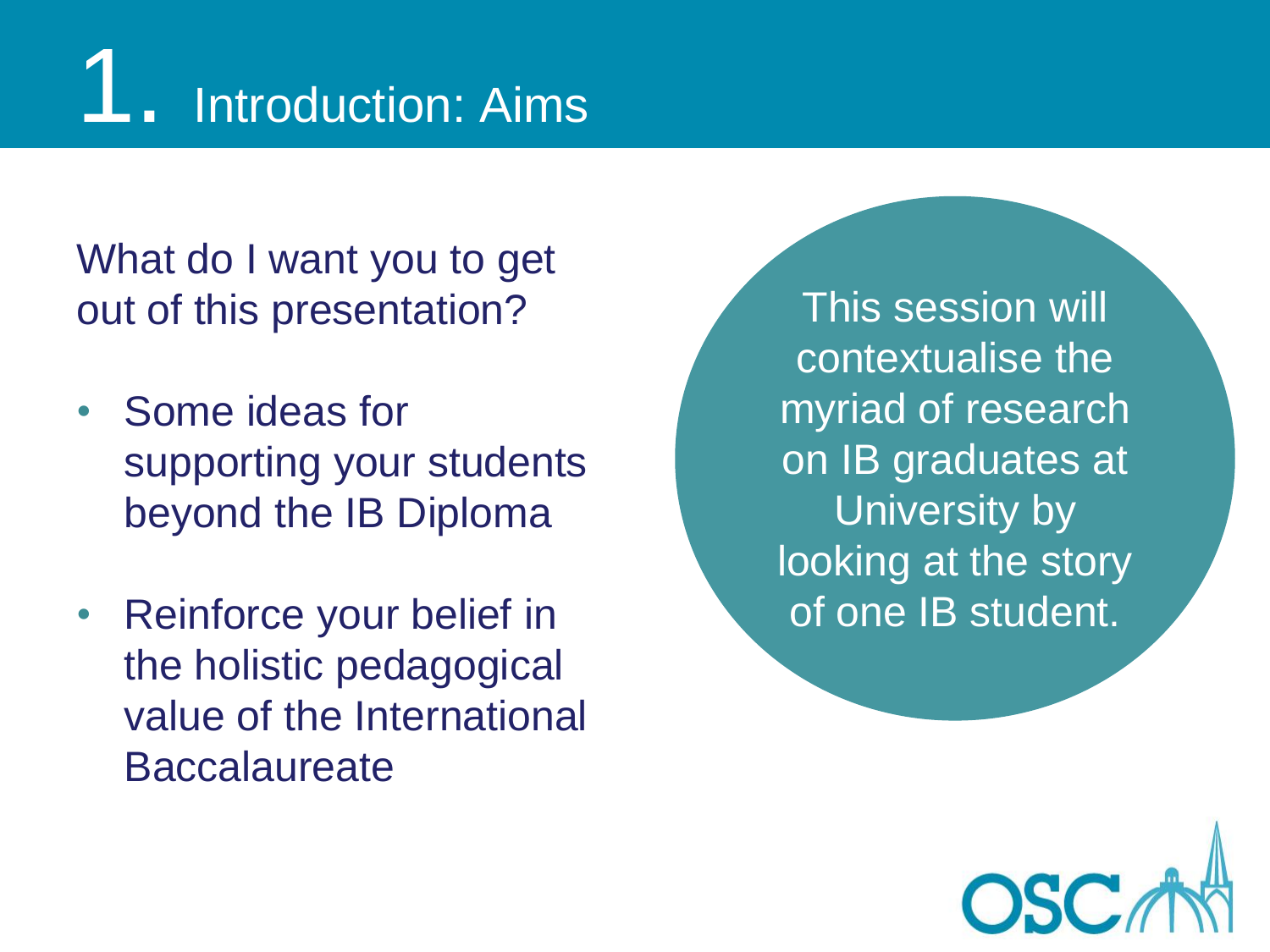# **2.** Who am 1?

- At 16, with 11 A<sup>\*</sup>s at GCSE, I was on course for my dream of Oxford University
- 2007 move to Johannesburg, South Africa
- New to IB community and the international world
- International Baccalaureate as the path to University



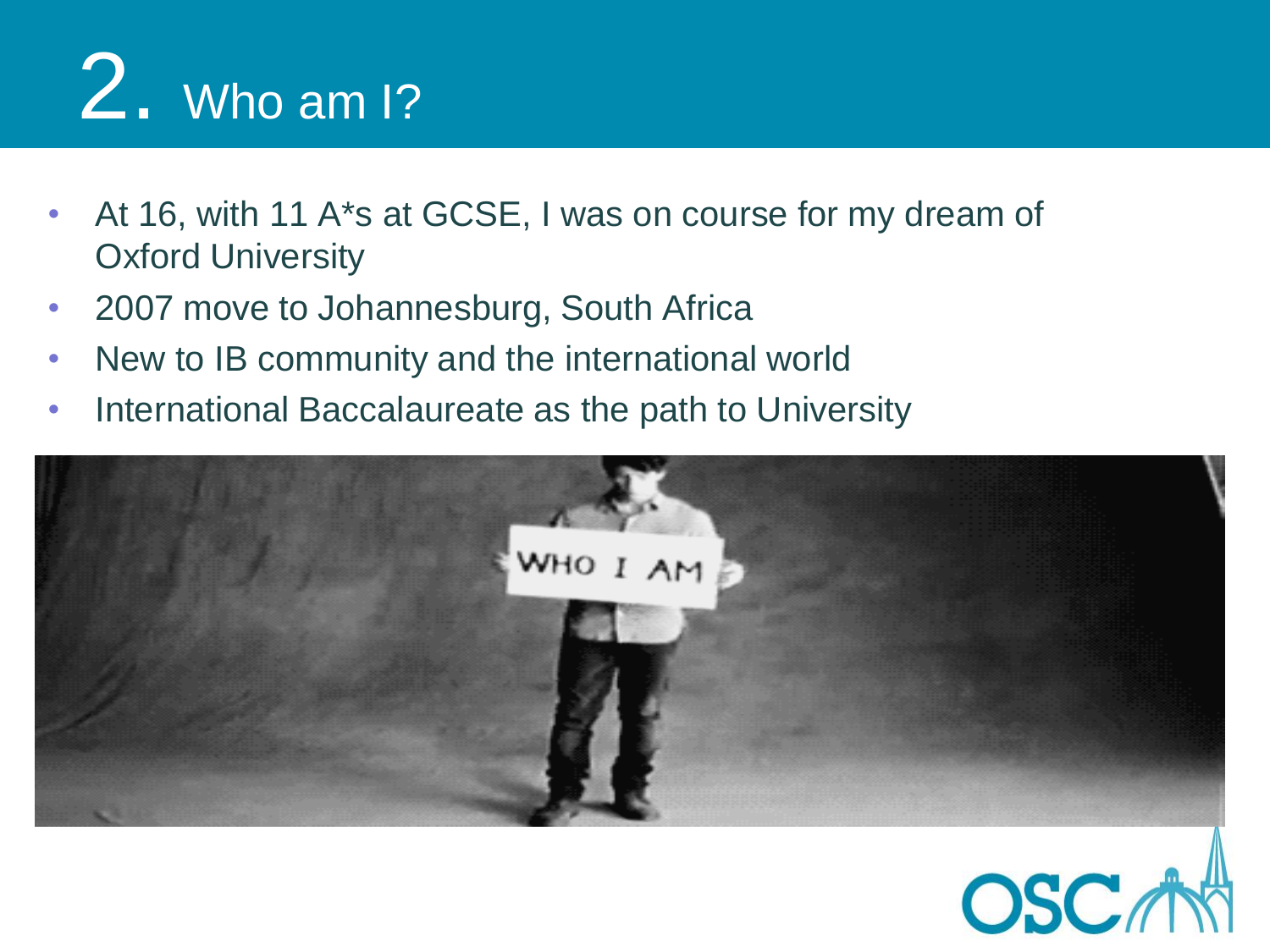## 3. The IB and Me





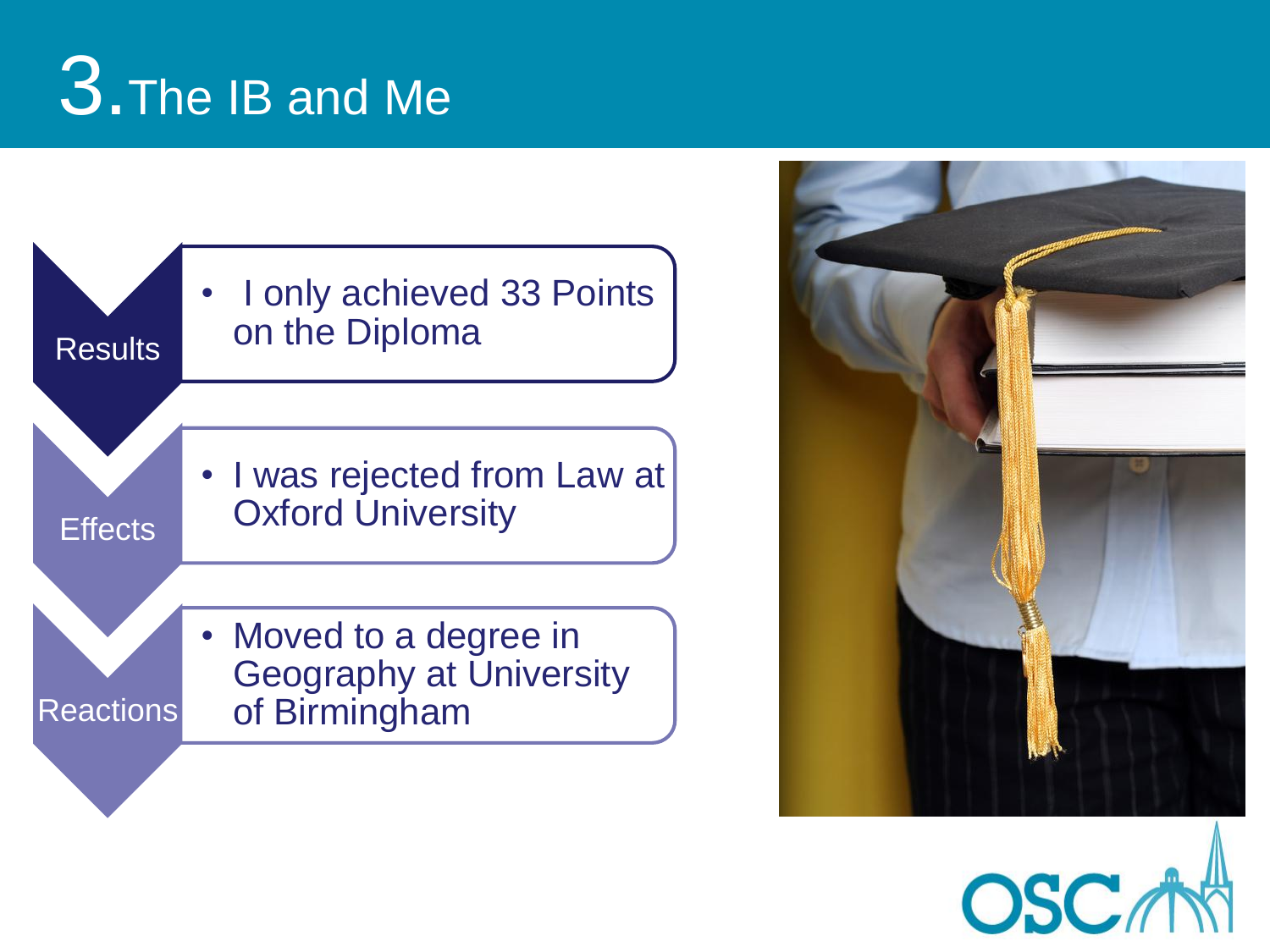### So why am I talking to you about the IB Diploma Programme?

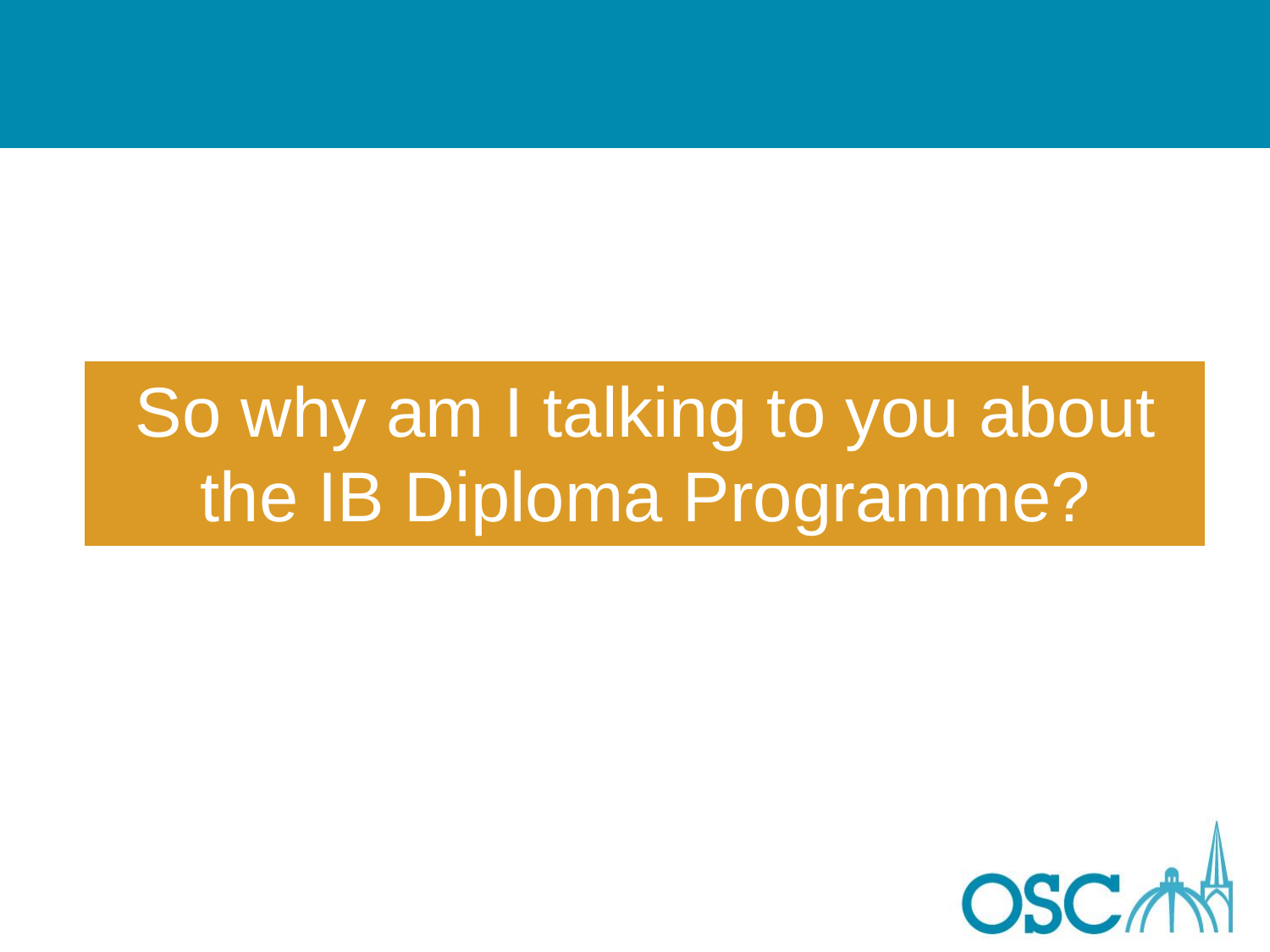## 4. Existing Research



Studies from across the World have shown the IB prepares students better for University:

…Critical thinking, research skills and selfmanagement (Coates et al. 2007 study of NZ and AU Universities)



- …IB Graduates deal better with coursework and time management (McGill and Warwick University)
- IB graduates often have the benefit of extra language capabilities

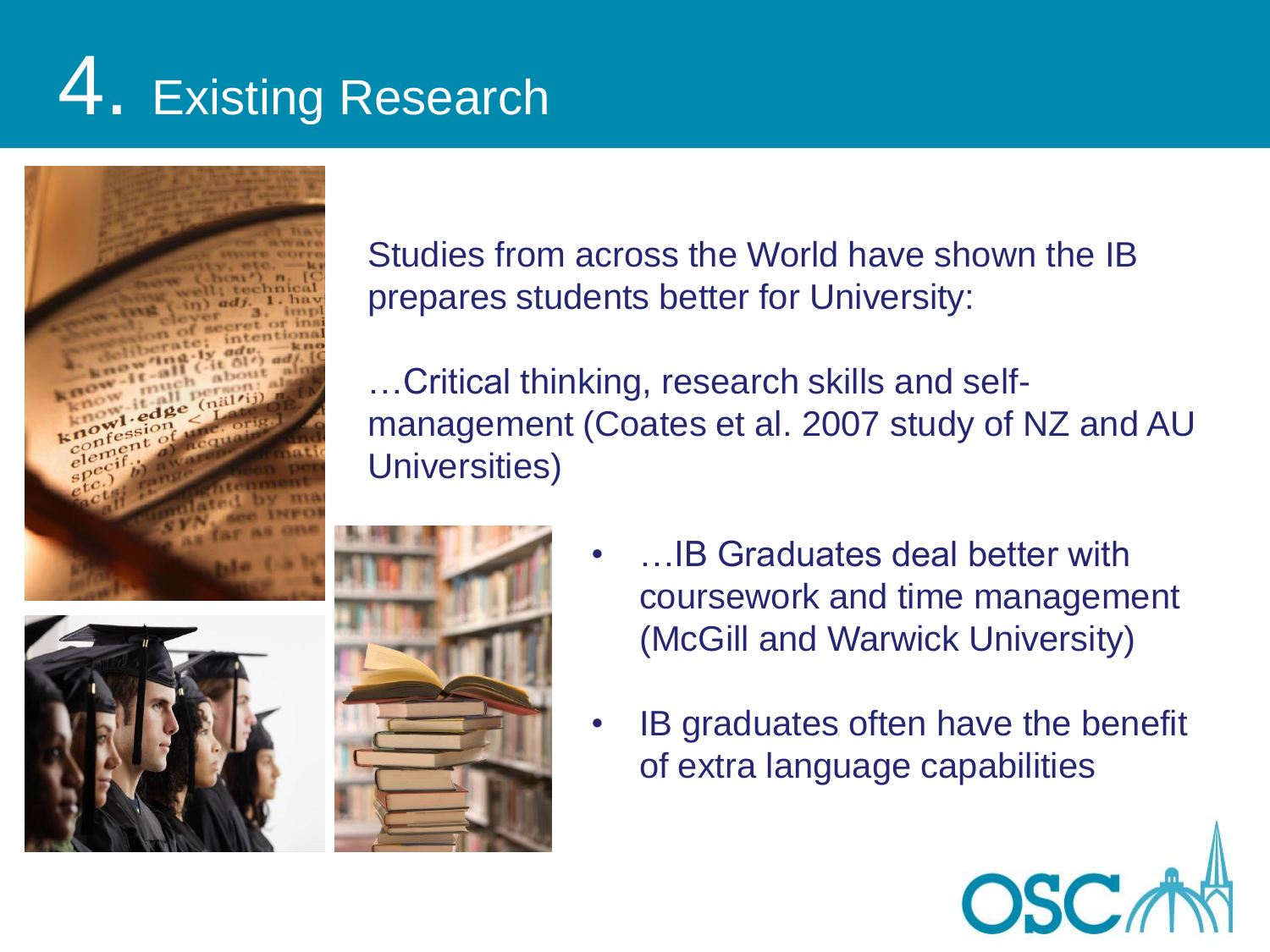#### 5. The real longitudinal value of IB

- Does research relate to me?
- Geography at University of Birmingham – top 15 in UK but not Oxford
- I began to think was the IB more than just about grades?...

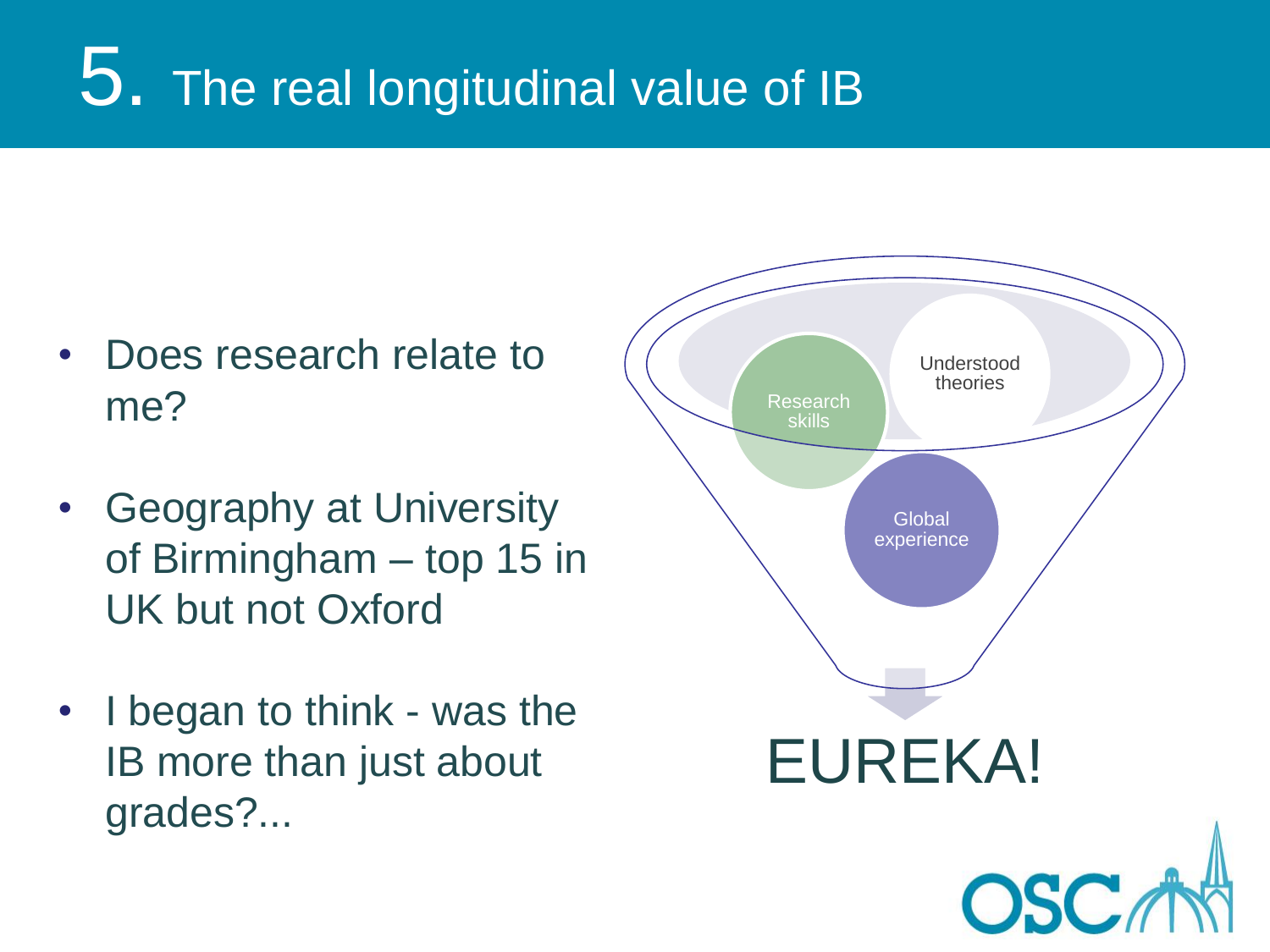## 6. Some challenges that IB students can face



- "Third Culture Kids" in action
- Frustrations of IB students entering higher education across the World (my own research)
- One-Dimensional debate

These are the challenges that many IB students face when they reach University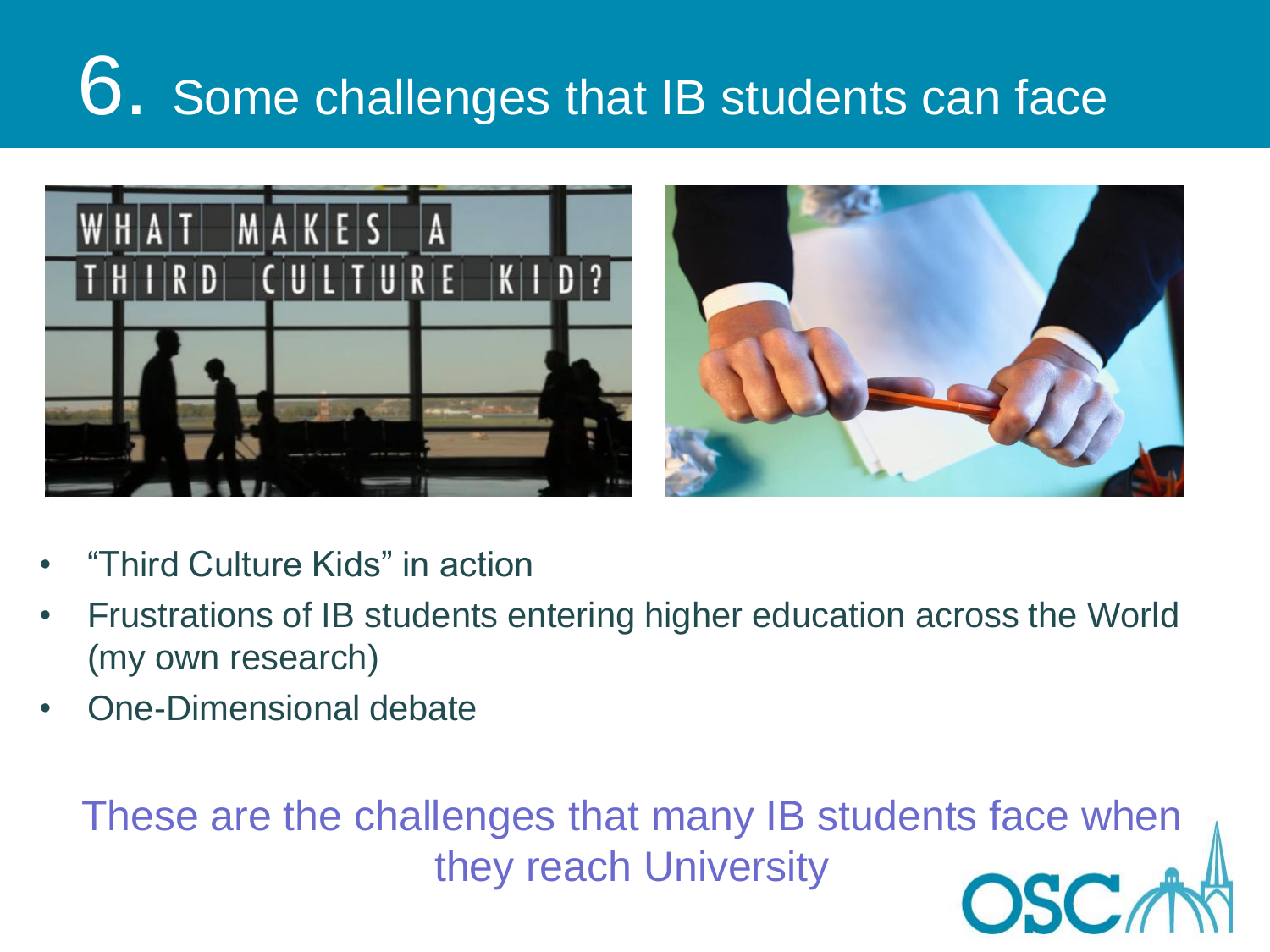## **7.** Tips for your students applying to University

- 1. Really know the kind of University you want to apply to:
	- International experience; city; course
- 2. Encourage your students to harness their international experience in creative ways via societies, research, trips
- 3. Help students understand the SKILLS that the IB engenders

**[IB Survival](http://www.ibsurvival.com/)** 

[The Student Room](http://www.thestudentroom.co.uk/forumdisplay.php?f=10)

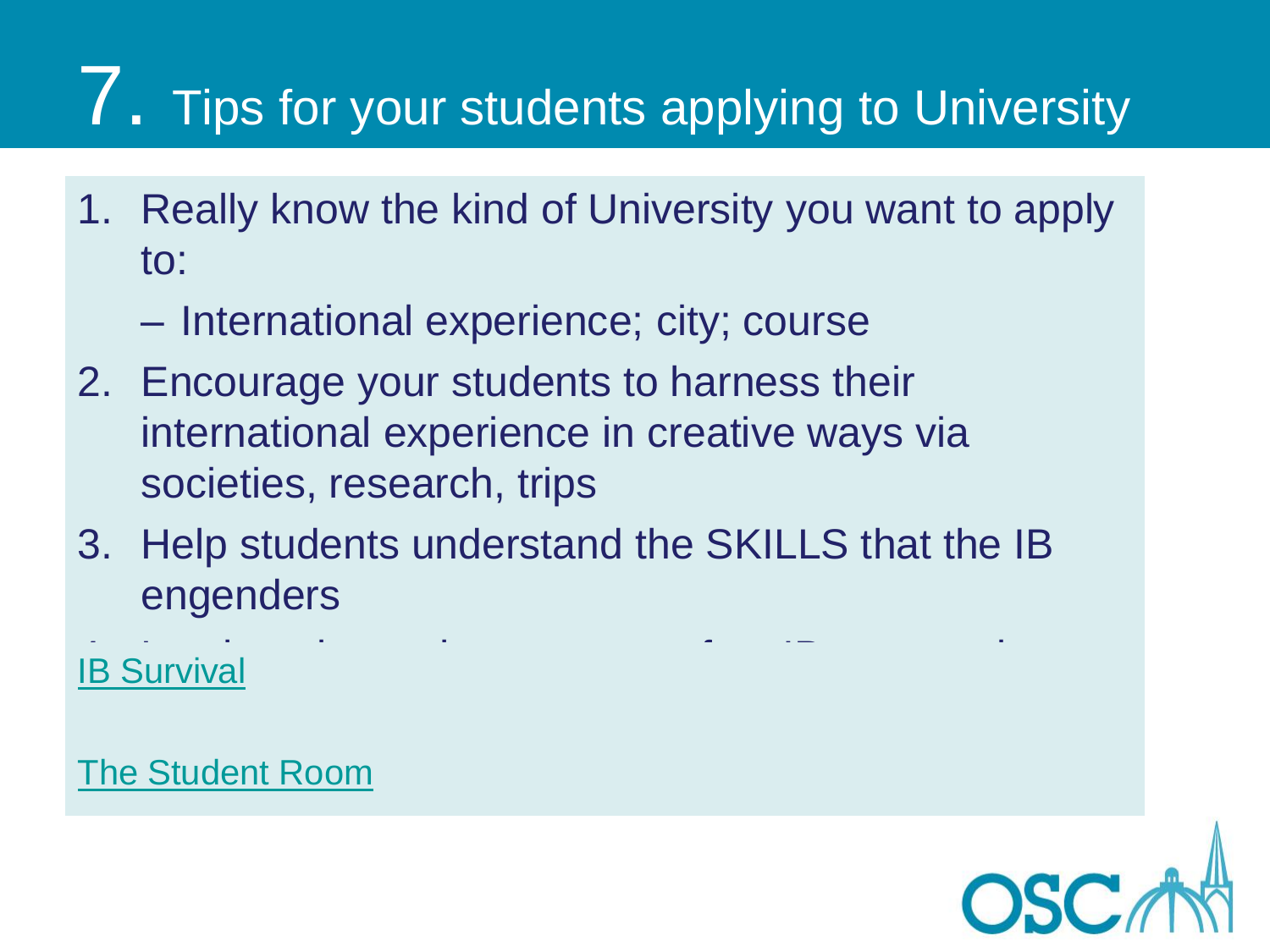## 8. Overcoming my challenges



#### Channelled the IB experience into my thesis

"Social effects of international education on students" through a case study in Johannesburg

MPhil at Cambridge

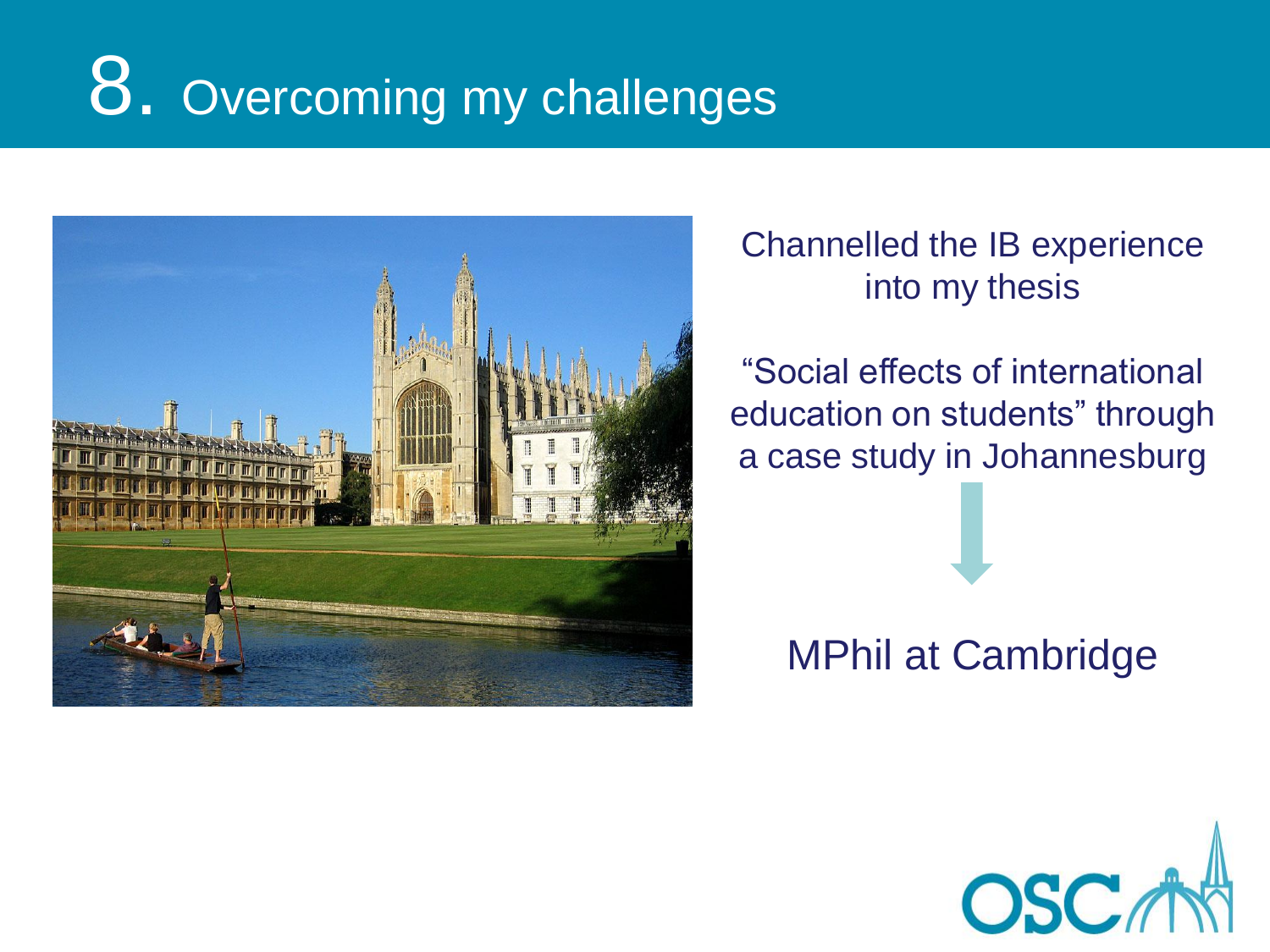## 9. The IB and Me Now

- FINALLY there Oxford …only took me 5 years!
- Using not only my skills from IB but the experience itself.

 Moving forward…





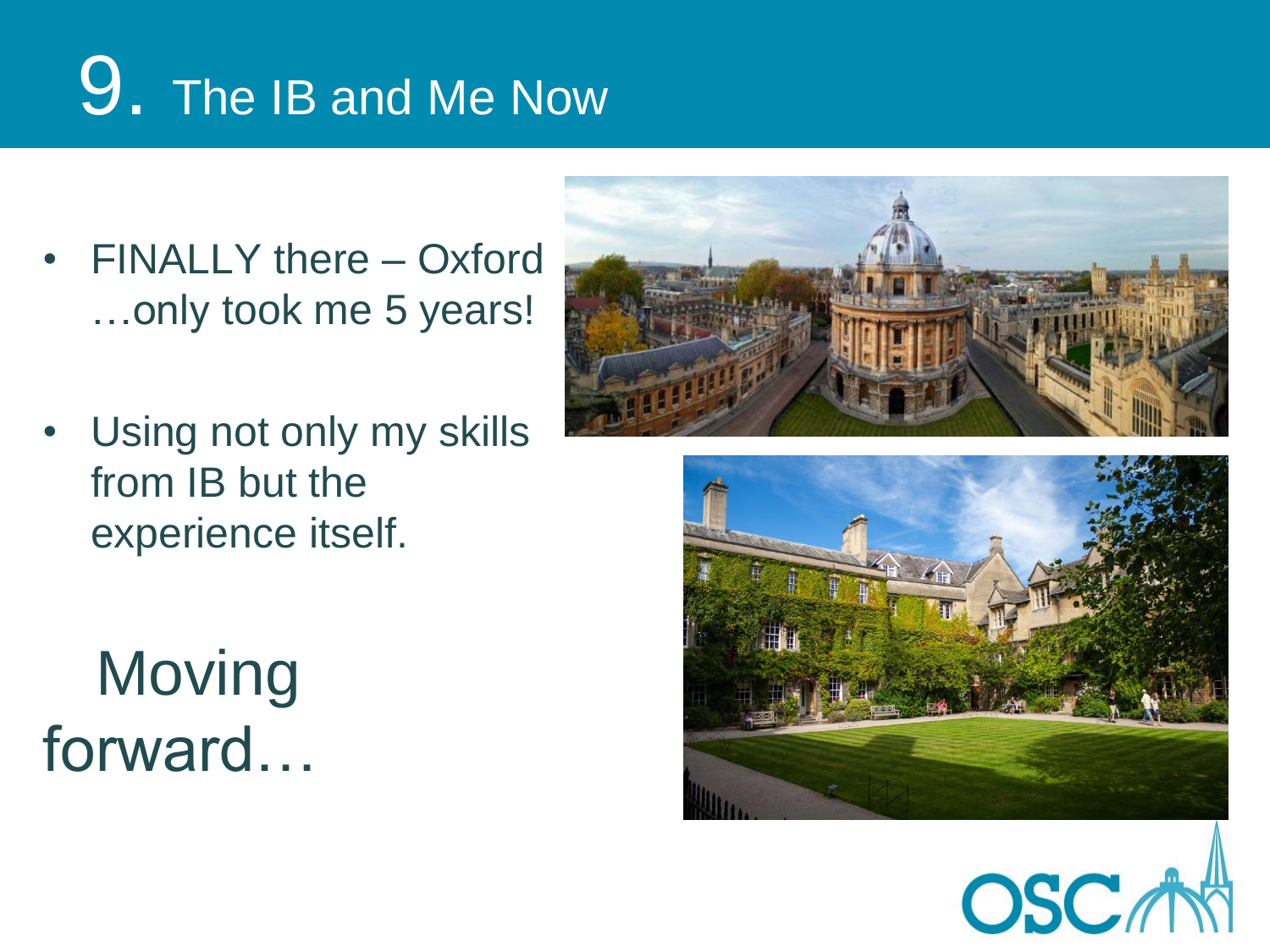#### 10.Working in International Education **Community**

- 1. Using my skills to give back to IB students in business and academia
- 2. Working with OSC to support students and sales in online resources

3. PhD research:

- Impact of international education in emerging markets
- Focus on the IB in developing countries across Africa
- How International Education integrates with communities

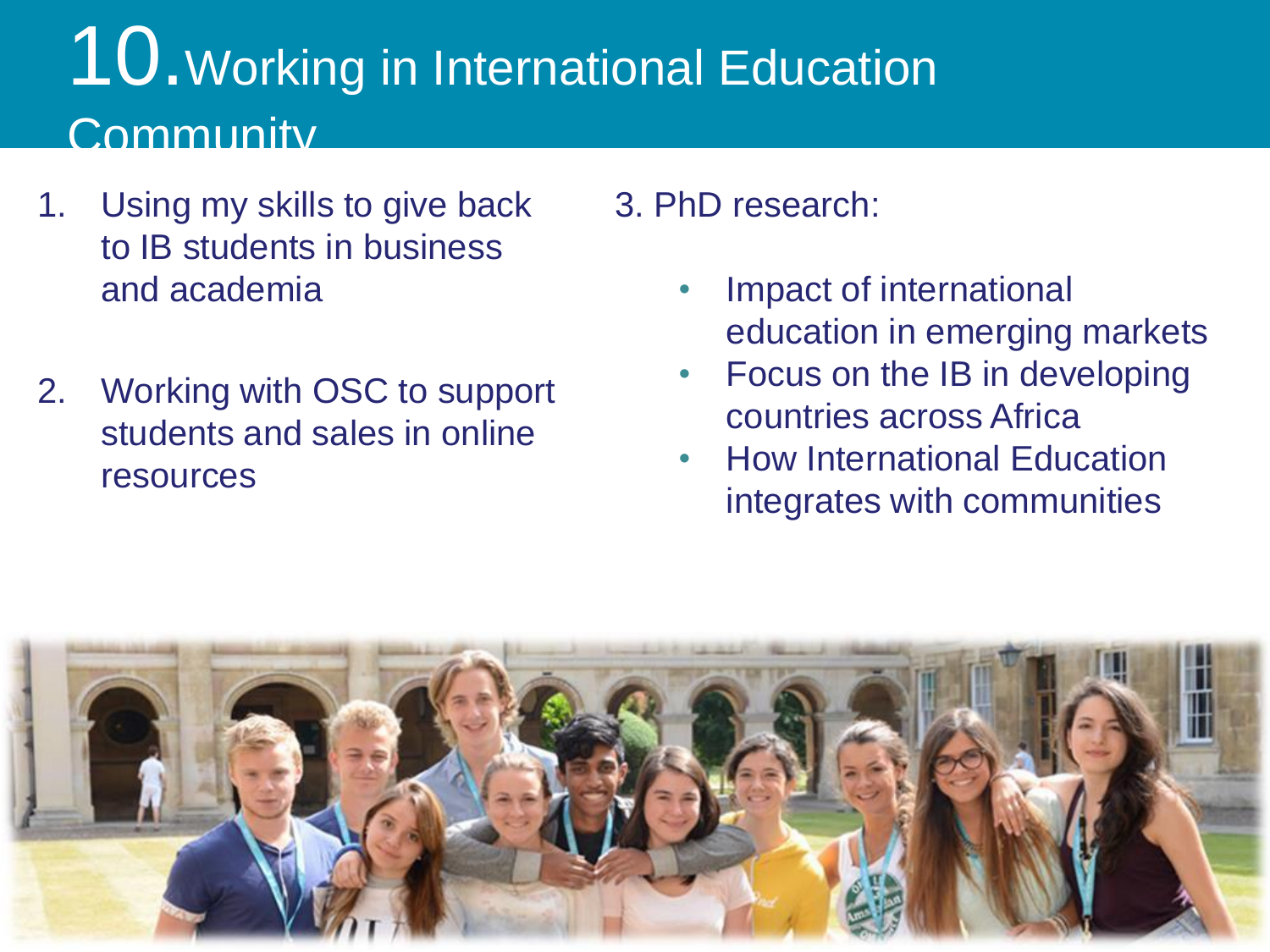#### **Conclusion**

#### Aims:

"Aimed to look at reinforcing your belief in the holistic pedagogical value of the International Baccalaureate"

"Give some ideas for supporting students to stress the value of the IB outside of curriculum"

#### Outcomes:

- You can support your students harness the skills they learn in the Diploma Programme into Higher education
- Reinforce the value of the IB Diploma beyond the syllabus they learn: i.e. research and enquiry skills through the CORE
- Let you know some of the challenges IB students face at HEI